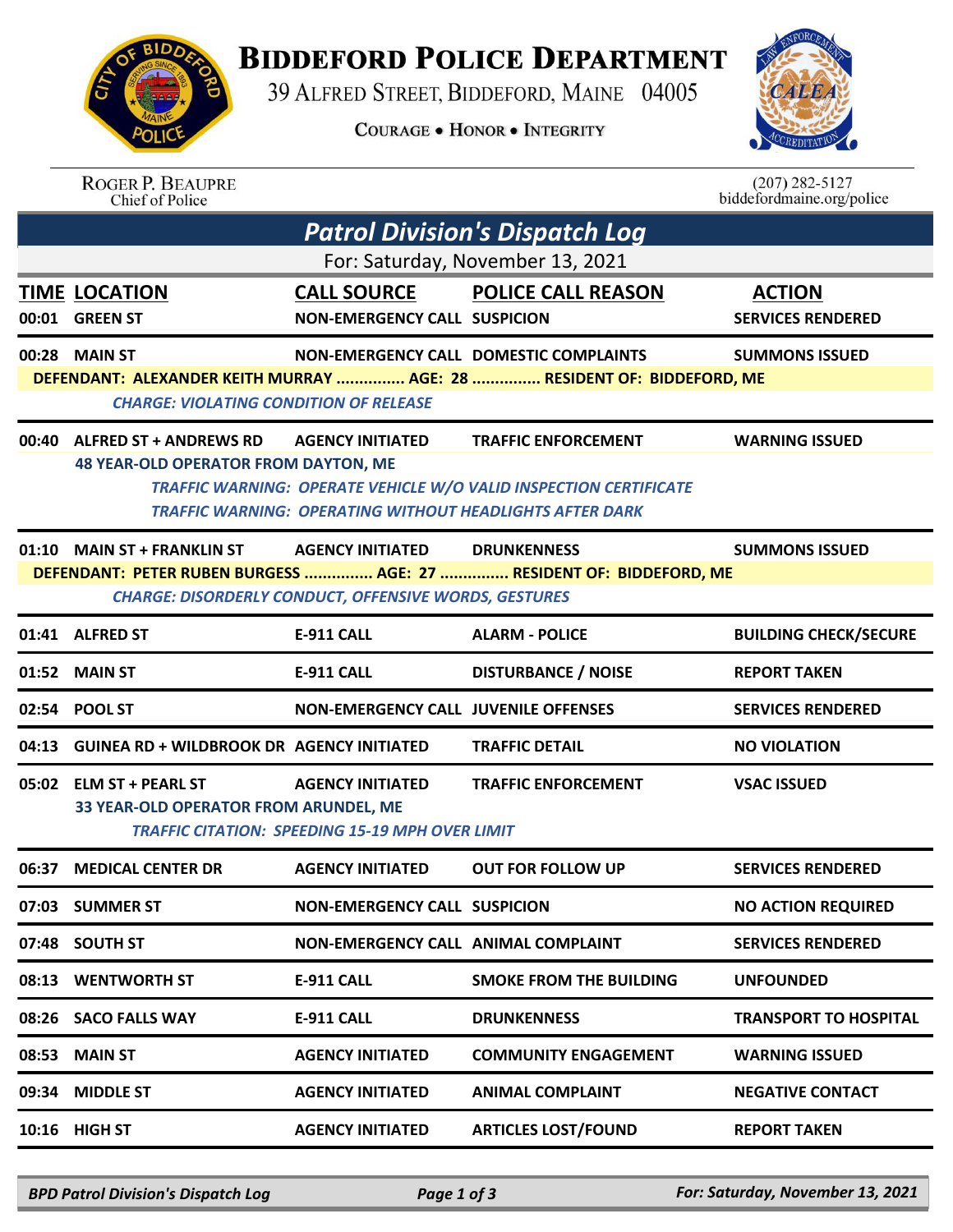|                                                                                                                                                                                                                                            | <b>TIME LOCATION</b><br>10:38 GRANITE ST                              | <b>CALL SOURCE</b><br><b>AGENCY INITIATED</b> | <b>POLICE CALL REASON</b><br><b>ANIMAL COMPLAINT</b>              | <b>ACTION</b><br><b>GONE ON ARRIVAL</b> |  |  |
|--------------------------------------------------------------------------------------------------------------------------------------------------------------------------------------------------------------------------------------------|-----------------------------------------------------------------------|-----------------------------------------------|-------------------------------------------------------------------|-----------------------------------------|--|--|
|                                                                                                                                                                                                                                            | 10:48 GRANITE ST                                                      | <b>AGENCY INITIATED</b>                       | <b>ANIMAL COMPLAINT</b>                                           | <b>NEGATIVE CONTACT</b>                 |  |  |
|                                                                                                                                                                                                                                            | 11:03 POOL ST                                                         | <b>AGENCY INITIATED</b>                       | <b>ANIMAL COMPLAINT</b>                                           | <b>WARNING ISSUED</b>                   |  |  |
|                                                                                                                                                                                                                                            | 11:05 GRAHAM ST                                                       | NON-EMERGENCY CALL ARTICLES LOST/FOUND        |                                                                   | <b>SERVICES RENDERED</b>                |  |  |
|                                                                                                                                                                                                                                            | 11:23 WEST CUTTS ST                                                   | <b>AGENCY INITIATED</b>                       | <b>ANIMAL COMPLAINT</b>                                           | <b>WARNING ISSUED</b>                   |  |  |
|                                                                                                                                                                                                                                            | 12:42 CHANNEL COVE LN                                                 | NON-EMERGENCY CALL DISTURBANCE / NOISE        |                                                                   | <b>SERVICES RENDERED</b>                |  |  |
| 13:23                                                                                                                                                                                                                                      | <b>SOKOKIS RD</b>                                                     | <b>E-911 CALL</b>                             | <b>ASSIST: MEDICAL W/ ENGINE</b>                                  | <b>TRANSPORT TO HOSPITAL</b>            |  |  |
|                                                                                                                                                                                                                                            | 13:33 WENTWORTH ST                                                    | <b>NON-EMERGENCY CALL SUSPICION</b>           |                                                                   | <b>UNFOUNDED</b>                        |  |  |
| 13:40                                                                                                                                                                                                                                      | <b>GRANITE POINT RD + TIMBER NON-EMERGENCY CALL PARKING COMPLAINT</b> |                                               |                                                                   | <b>PARKING TICKET ISSUED</b>            |  |  |
| 13:50                                                                                                                                                                                                                                      | <b>POOL ST + COLUMBUS WAY</b>                                         | <b>E-911 CALL</b>                             | <b>BOLO</b>                                                       | <b>NEGATIVE CONTACT</b>                 |  |  |
| 13:56                                                                                                                                                                                                                                      | <b>MIDDLE ST</b>                                                      | <b>AGENCY INITIATED</b>                       | <b>ANIMAL COMPLAINT</b>                                           | <b>SERVICES RENDERED</b>                |  |  |
|                                                                                                                                                                                                                                            | 13:58 ALFRED ST                                                       | <b>E-911 CALL</b>                             | <b>VEHICLE CRASH - POLICE ONLY</b>                                | <b>SERVICES RENDERED</b>                |  |  |
|                                                                                                                                                                                                                                            | 15:07 ALFRED ST<br><b>CHARGE: WARRANT ARREST</b>                      | <b>WALK-IN AT STATION WARRANT ARREST</b>      | DEFENDANT: ANTHONY JOSEPH JARRY  AGE: 36  RESIDENT OF: HOLLIS, ME | <b>ARREST(S) MADE</b>                   |  |  |
|                                                                                                                                                                                                                                            | 15:24 HIGH ST                                                         | <b>AGENCY INITIATED</b>                       | <b>PROTECTION FROM ABUSE SERVICE PAPERWORK SERVED</b>             |                                         |  |  |
| 15:41                                                                                                                                                                                                                                      | <b>MARINER WAY</b>                                                    | <b>NON-EMERGENCY CALL SUSPICION</b>           |                                                                   | <b>SERVICES RENDERED</b>                |  |  |
|                                                                                                                                                                                                                                            | 16:06 ALFRED ST                                                       | <b>WALK-IN AT STATION</b>                     | <b>OUT FOR FOLLOW UP</b>                                          | <b>SERVICES RENDERED</b>                |  |  |
|                                                                                                                                                                                                                                            | 16:37 HARDING ST                                                      | <b>AGENCY INITIATED</b>                       | <b>PAPERWORK</b>                                                  | <b>PAPERWORK SERVED</b>                 |  |  |
|                                                                                                                                                                                                                                            | 17:02 DUPONT AVE                                                      | NON-EMERGENCY CALL PARKING COMPLAINT          |                                                                   | <b>SERVICES RENDERED</b>                |  |  |
|                                                                                                                                                                                                                                            | <b>17:10 UNION ST</b>                                                 | <b>NON-EMERGENCY CALL THEFT</b>               |                                                                   | <b>REPORT TAKEN</b>                     |  |  |
|                                                                                                                                                                                                                                            | 17:22 HILL ST                                                         | E-911 CALL                                    | <b>DOMESTIC COMPLAINTS</b>                                        | <b>REPORT TAKEN</b>                     |  |  |
|                                                                                                                                                                                                                                            | 17:46 OLD KINGS HWY                                                   | <b>NON-EMERGENCY CALL ALARM - POLICE</b>      |                                                                   | <b>BUILDING CHECK/SECURE</b>            |  |  |
| 17:53 ELM ST<br><b>ARREST(S) MADE</b><br>NON-EMERGENCY CALL SHOPLIFTING<br>DEFENDANT: ERIC PAUL FICK  AGE: 43  RESIDENT OF: SOUTH PORTLAND, ME<br><b>CHARGE: WARRANT ARREST</b><br><b>CHARGE: THEFT BY UNAUTHORIZED TAKING OR TRANSFER</b> |                                                                       |                                               |                                                                   |                                         |  |  |
|                                                                                                                                                                                                                                            | 18:22 MAIN ST                                                         | <b>NON-EMERGENCY CALL BOLO</b>                |                                                                   | <b>UNFOUNDED</b>                        |  |  |
|                                                                                                                                                                                                                                            | 19:47 STONE CLIFF RD                                                  | <b>NON-EMERGENCY CALL ALARM - POLICE</b>      |                                                                   | <b>BUILDING CHECK/SECURE</b>            |  |  |
| 19:53                                                                                                                                                                                                                                      | <b>ELM ST</b>                                                         | <b>AGENCY INITIATED</b>                       | <b>OUT FOR FOLLOW UP</b>                                          | <b>SERVICES RENDERED</b>                |  |  |
|                                                                                                                                                                                                                                            | 20:46 WEST ST                                                         | <b>NON-EMERGENCY CALL SUSPICION</b>           |                                                                   | <b>SERVICES RENDERED</b>                |  |  |
| 20:58                                                                                                                                                                                                                                      | WENTWORTH ST + SMALLS C  NON-EMERGENCY CALL  PARKING COMPLAINT        |                                               |                                                                   | <b>PARKING TICKET ISSUED</b>            |  |  |
|                                                                                                                                                                                                                                            | <b>BPD Patrol Division's Dispatch Log</b>                             | Page 2 of 3                                   |                                                                   | For: Saturday, November 13, 2021        |  |  |